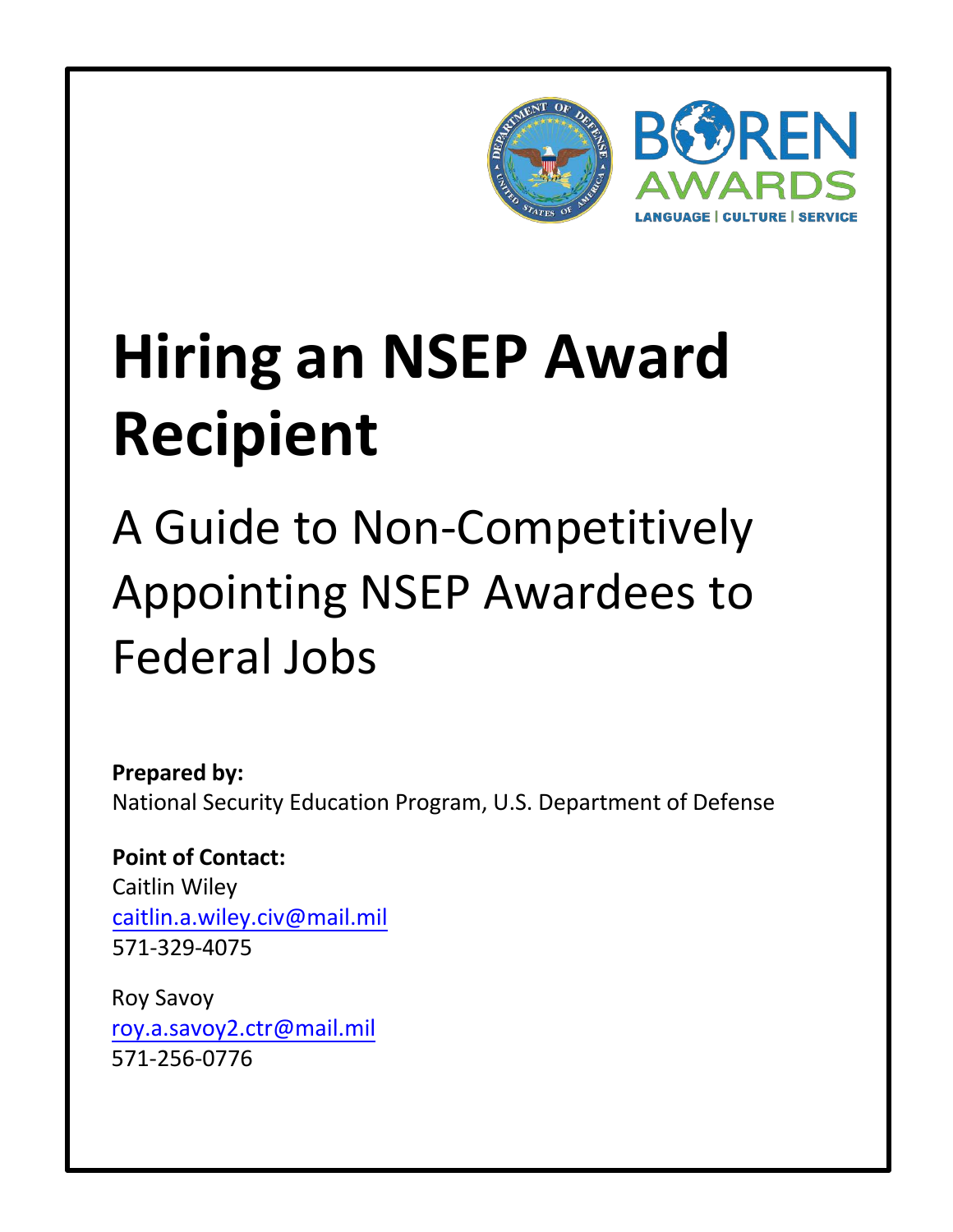Step-by-Step Guide to Non-Competitive Appointments

### **OVERVIEW**

Thank you for your interest in hiring an NSEP award recipient! This guide provides a step-by-step overview on non-competitively appointing NSEP award recipients (e.g. Boren Scholars/Fellows and EHLS Scholars) to federal positions. All active NSEP award recipients with an unfulfilled federal service requirement are eligible for non-competitive hire. Federal agencies have the authority to conduct non-competitive hiring thanks to the David L. Boren National Security Education Act (50 U.S. Code § 1902, attached).

To facilitate the recruitment and hiring of NSEP award recipients, the NSEP office offers a number of free services to federal agencies, including providing access to our candidate resume database as well as advertising positions on the NSEP Job Board.

This guide was developed by the National Security Education Program (NSEP), a component of the Defense Language and National Security Education Office (DLNSEO) at the U.S. Department of Defense. If you have questions about the NSEP hiring process, please contact Caitlin Wiley at [caitlin.a.wiley.civ@mail.mil](mailto:aleia.m.maculam.civ@mail.mil) or Roy Savoy a[troy.a.savoy2.ctr@mail.mil.](mailto:roy.a.savoy2.ctr@mail.mil)

## PROCESS FOR HIRING AN NSEP AWARDEE

The below process is a high-level view of how a federal agency can hire an NSEP awardee noncompetitively. The blue boxes contain tasks for the agency hiring manager, the orange boxes show tasks that NSEP handles, and, lastly, the green box includes the hiring agency's responsibility of issuing a conditional offer of employment.



Last Updated: July 2021 Page 2 of 20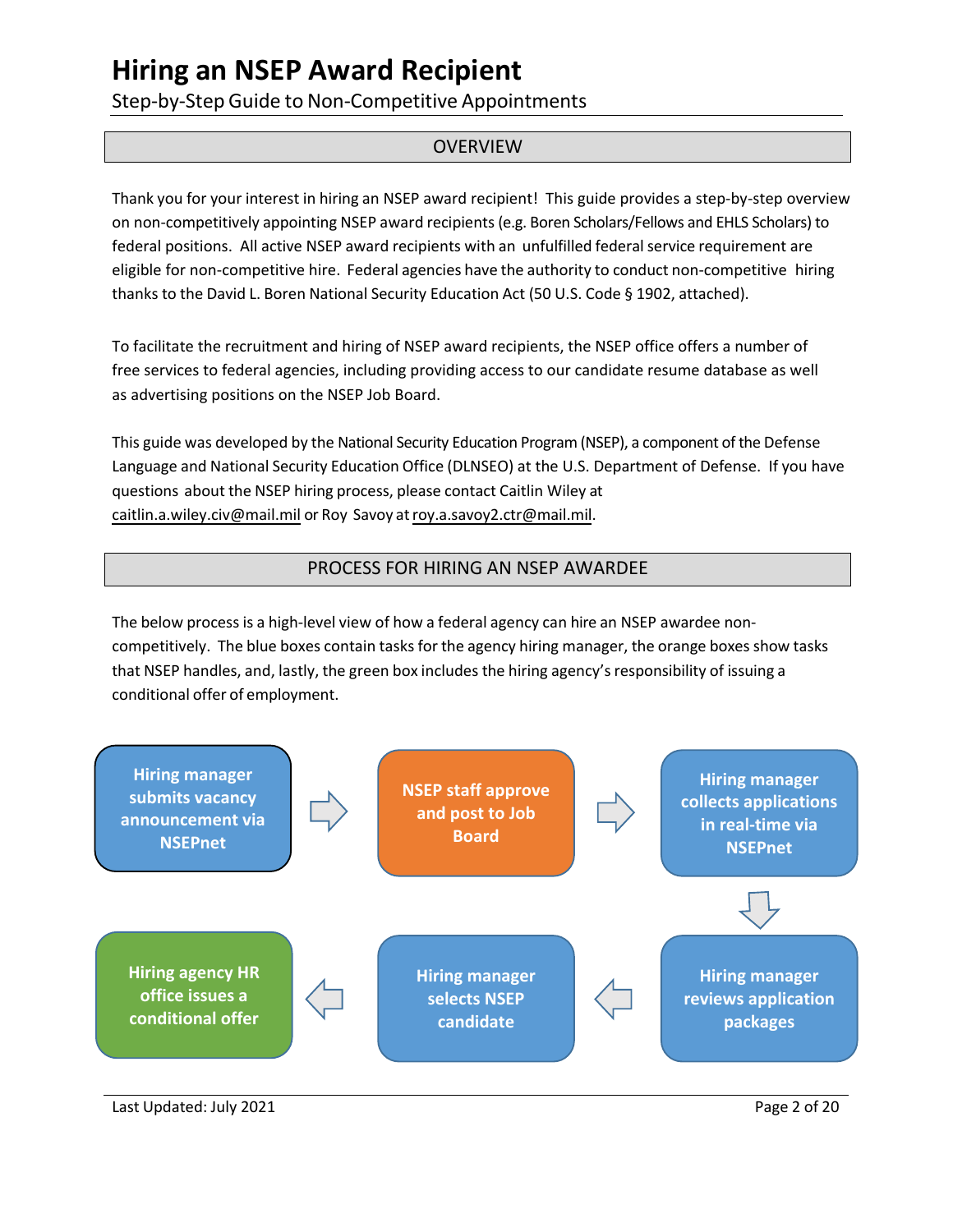Step-by-Step Guide to Non-Competitive Appointments

## STEPS FOR HIRING AN NSEP AWARDEE

In this section, you will find a step-by-step guide that describes the above non-competitive hiring process in more detail. These steps follow a start-to-finish model that dozens of federal agencies have used since 2010 to hire NSEP award recipients.

### **Developing and Distributing the Vacancy Announcement**

- **1.** The agency hiring manager posts a vacancy announcement to the NSEP Job Board through their NSEPnet portal. (Link to register for an NSEPnet hiring official portal: [https://www.nsepnet.org/OfficialRegister.aspx\)](https://www.nsepnet.org/OfficialRegister.aspx)
- **2.** NSEP reviews and approves the vacancy announcement. Once the announcement is approved by NSEP, the vacancy is posted to the NSEP Job Board and an automatic mass email is sent to all eligible award recipients notifying them of the opportunity. This email includes the vacancy announcement, instructions about how to apply for the vacancy, and contact information for questions. NSEP answers the majority of questions posed by applicants, but we also forward more difficult inquiries to the hiring office.

### **Reviewing Applications and Selecting a Candidate**

- **3.** Agency hiring managers can view and download application packages in real-time from their NSEPnet portal. Hiring managers have the option to download the application packages individually or in bulk.
- **4.** After downloading the application package, the hiring manager at the selecting office reviews the applications and conducts interviews. The hiring manager then selects a candidate for hire.

### **Issuing a Conditional Offer of Employment**

- **5.** With assistance from the hiring office's human resources division, the hiring manager completes a Standard Form 52 (SF-52), Request for Personnel Action. Attached, you will find an SF-52 template based on NSEP hires at the Department of Defense Human Resources Activity (DHRA). Please note that some federal agencies, particularly elements of the Intelligence Community, do not use the SF-52 to initiate personnel action. Agencies should consult with their HR office to determine what hiring forms may need to be competed in lieu of the SF-52.
- **6.** In addition to completing the SF-52, the hiring agency also requests a Letter of Certification from NSEP for the selected NSEP applicant(s). This letter certifies that the applicant is eligible for non-competitive hire.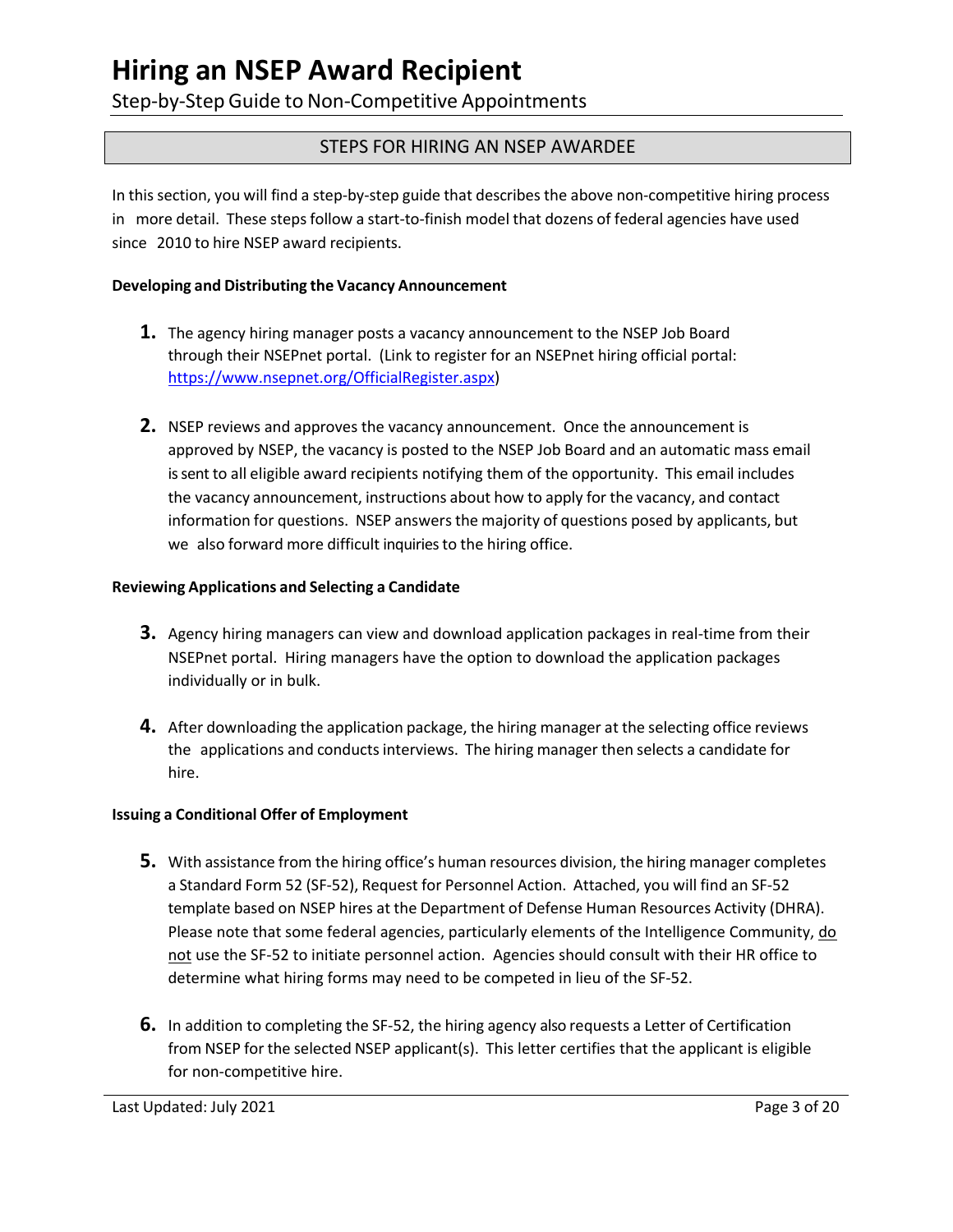Step-by-Step Guide to Non-Competitive Appointments

## STEPS FOR HIRING AN NSEP AWARDEE (CONTINUED)

- **7.** The hiring office's human resources division sends the following materials to the servicing agency that typically makes conditional offers of employment to new hires:
	- i. Selectee's application package
	- ii. Completed SF-52 (or agency equivalent)
	- iii. Letter of Certification
- **8.** The servicing agency that received the hiring package makes a conditional offer to the new hire.

### **After Issuing the Conditional Offer of Employment**

- **9.** If you have questions about the NSEP hiring process after selecting a candidate, please contact Roy Savoy a[troy.a.savoy.2.ctr@mail.mil.](mailto:roy.a.savoy.2.ctr@mail.mil)
- **10.** Consult the attached Personnel Action Event Timeline to learn how and when to convert your office's NSEP hire to permanent career status.

## ENCLOSURES TO THIS GUIDE

There are six documents enclosed with this guide. These documents can assist your office in noncompetitively hiring NSEP award recipients. These enclosures are described below:

### **Enclosure 1: NSEPnet Job Posting Instructions**

To post an exclusive position for NSEP award recipients to the NSEP Job Board, please review the instructions in Enclosure 1.

### **Enclosure 2: Standard Form 52, Request for Personnel Action (SF-52) Template**

The SF-52, Request for Personnel Action is the official form that most federal agencies use to request a hiring action. The attached template is for the non-competitive hire of NSEP award recipients. This template is based on NSEP hiring actions at the Defense Human Resources Activity (DHRA). Some agencies, particularly those in the Intelligence Community, may require a different form to initiate a hiring action and should consult their HR office.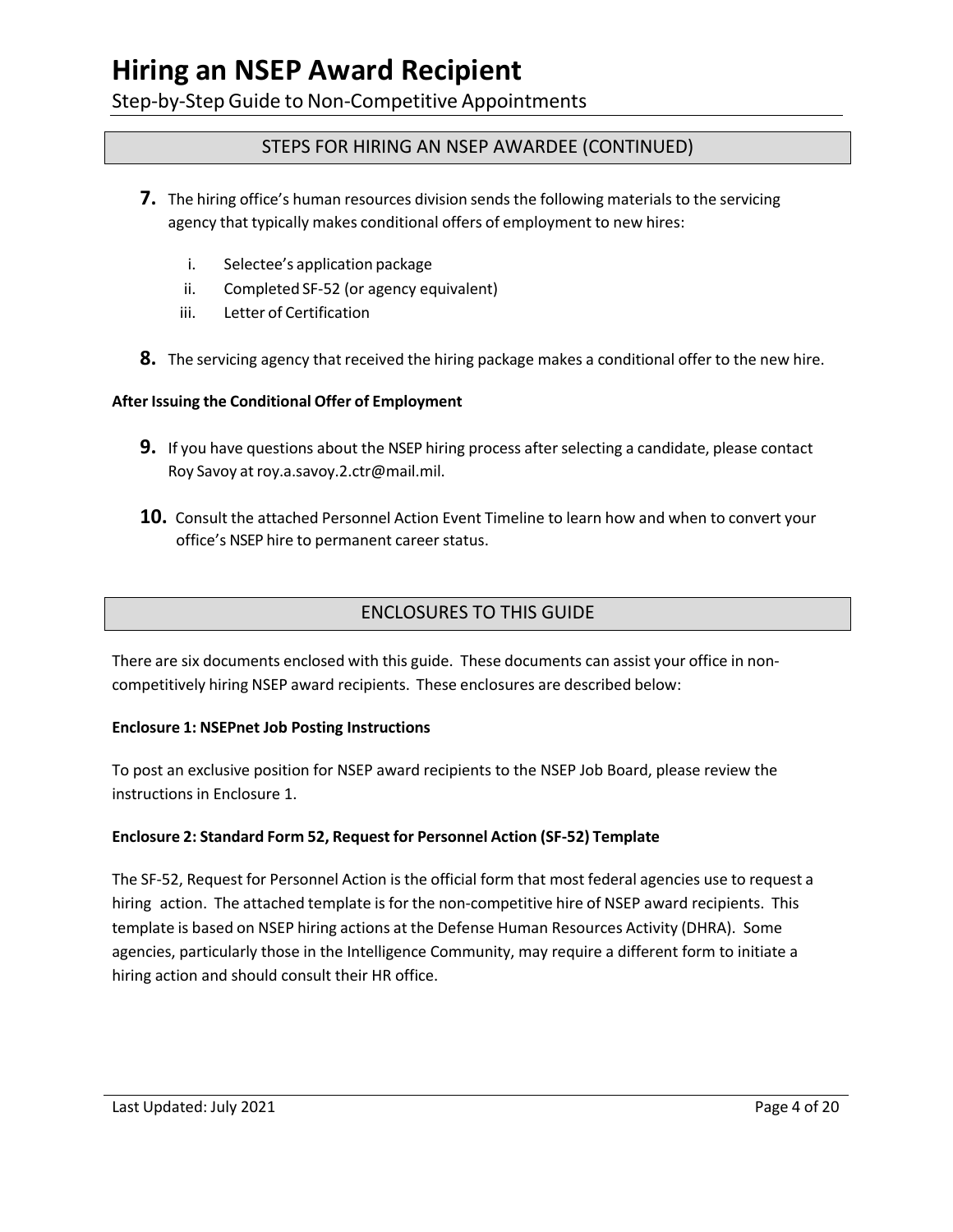Step-by-Step Guide to Non-Competitive Appointments

## ENCLOSURES TO THIS GUIDE (CONTINUED)

### **Enclosure 3: Personnel Action Event Timeline**

Enclosure 3 lays out the timeline for converting an NSEP hire under the NDAA'13 authority from the excepted service, to career- conditional status, and finally, to permanent career status. A federal office executes these conversions by sending a new SF-52—filled out according to the timeline—to human resources.

### **Enclosure 4: David L. Boren National Security Education Act of 1991 (50 U.S.C. § 1902)**

The David L. Boren National Security Education Act (NSEA) grants federal agencies the authority to hire NSEP award recipients through non-competitive hiring mechanisms. The NSEA also allows federal agencies to non-competitively convert NSEP hires to career status. An excerpt of these authorities appears at Enclosure 4 of this guide.

### **Enclosure 5: List of Federal Agencies and Offices with National Security Responsibilities**

To use the NDAA'13 special hiring authority, a federal agency or office must have nationalsecurity responsibilities. The National Security Education Board (NSEB)—a board comprised of cabinet level and presidentially-appointed members—determines which federal agencies have national security responsibilities. The board publishes this list every year in the National Security Education Program Annual Report. A copy of the most recent list of federal agencies with national security responsibilities is at Enclosure 5.

### **Enclosure 6: Frequently Asked Questions**

Enclosure 6 includes responses to the questions most commonly asked by hiring managers.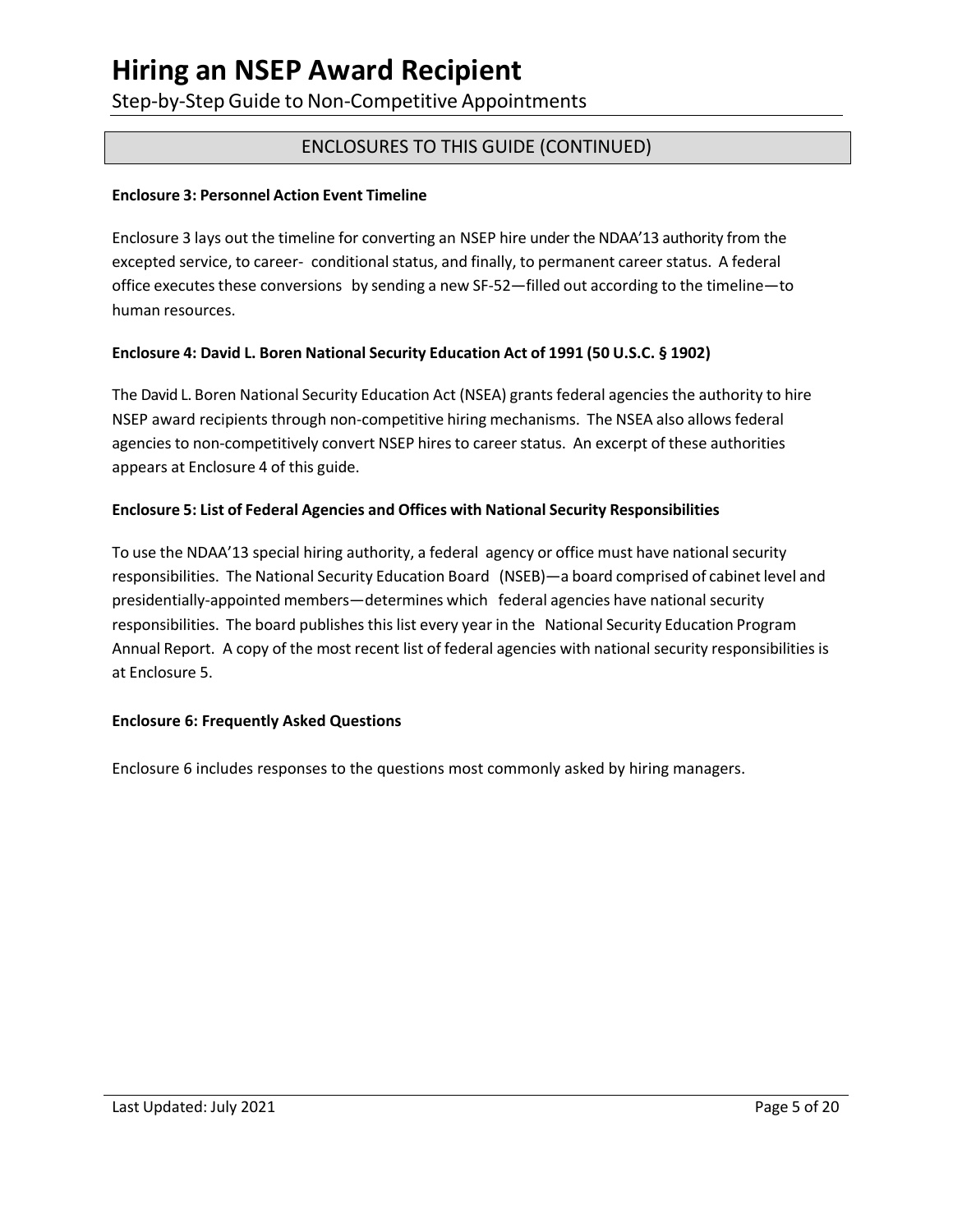# NSEPnet Job Posting Instructions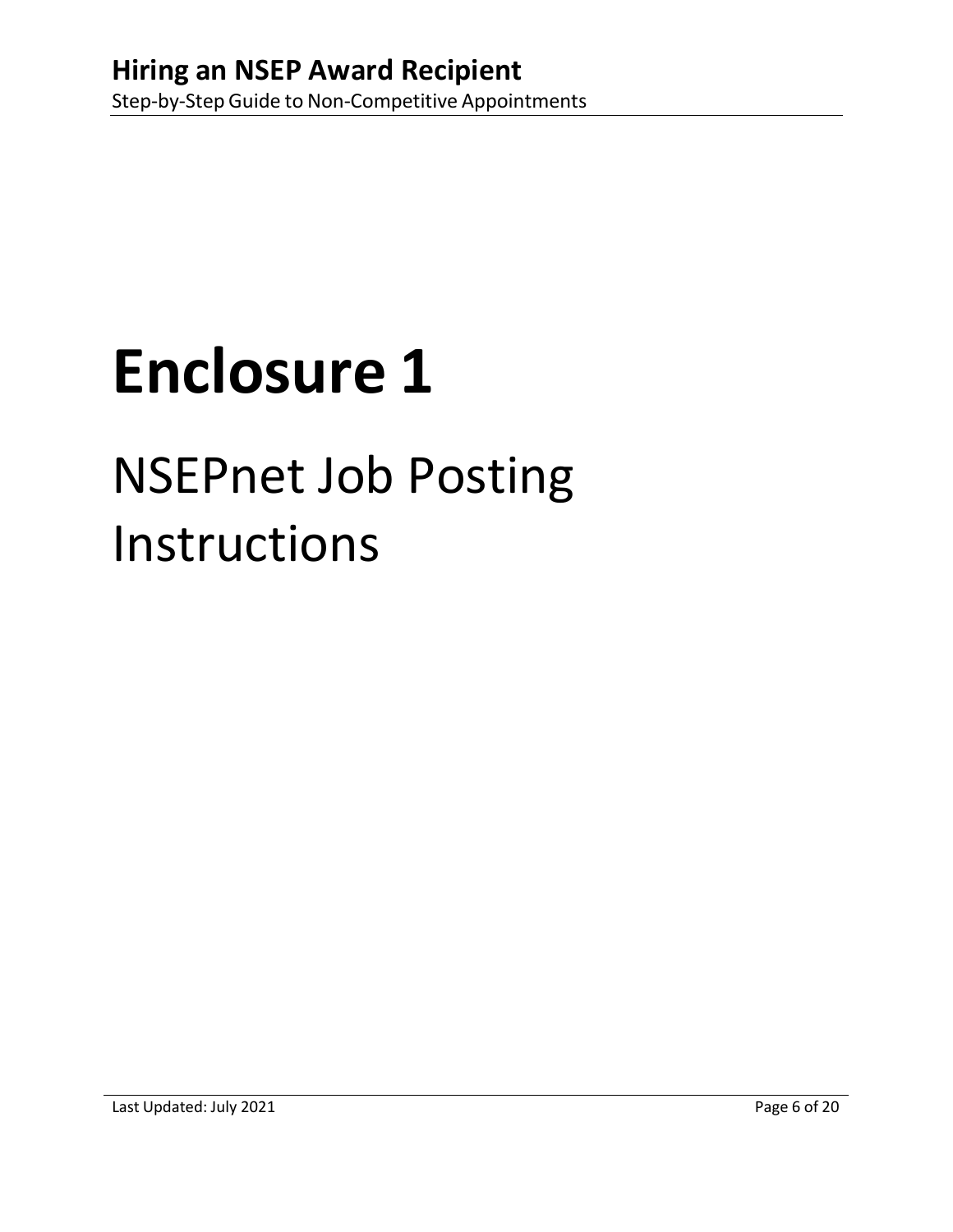Step-by-Step Guide to Non-Competitive Appointments

### HOW TO POST AN NSEPNET EXCLUSIVE JOB

### **Posting an NSEPnet Exclusive Vacancy Announcement**

- **1.** Login to your NSEPnet hiring official account at NSEPnet.org. If you don't have an NSEPnet account, you can register here: <https://www.nsepnet.org/OfficialRegister.aspx>
- **2.** Click the 'Post a Job' link on the homepage of your NSEPnet portal. Fill out all **required** vacancy template fields including: Position Title, Employer Type, Office/Organization, Open Date, Closing Date, Work Schedule, Appointment Type, State, Position Summary, Minimum Requirements, Security Clearance, Required Materials, and Application Instructions.
- **3.** If you would like to collect applications via the NSEPnet site, select 'NSEPnet Portal' in the Application Instructions field. To instead direct applicants to USAJOBS or an external site, select 'External Agency Website.'
- **4.** Click 'Submit' to send your vacancy announcement to the NSEP staff for review and approval. Or click 'Save and Exit' to save your progress and return later.
- **5.** You will receive a confirmation email once NSEP has approved your vacancy announcement. Live announcements can be viewed on the NSEP Job Board: <https://www.nsepnet.org/JobBoard.aspx>

### **Accessing the Application Package**

- **6.** Click 'Manage Jobs' on the homepage of your NSEPnet portal to download application packages in real-time. Hiring managers have the option to download the applications packages individually or in bulk.
- **7.** Review resumes and make your selection. We hope you receive excellent NSEP candidates!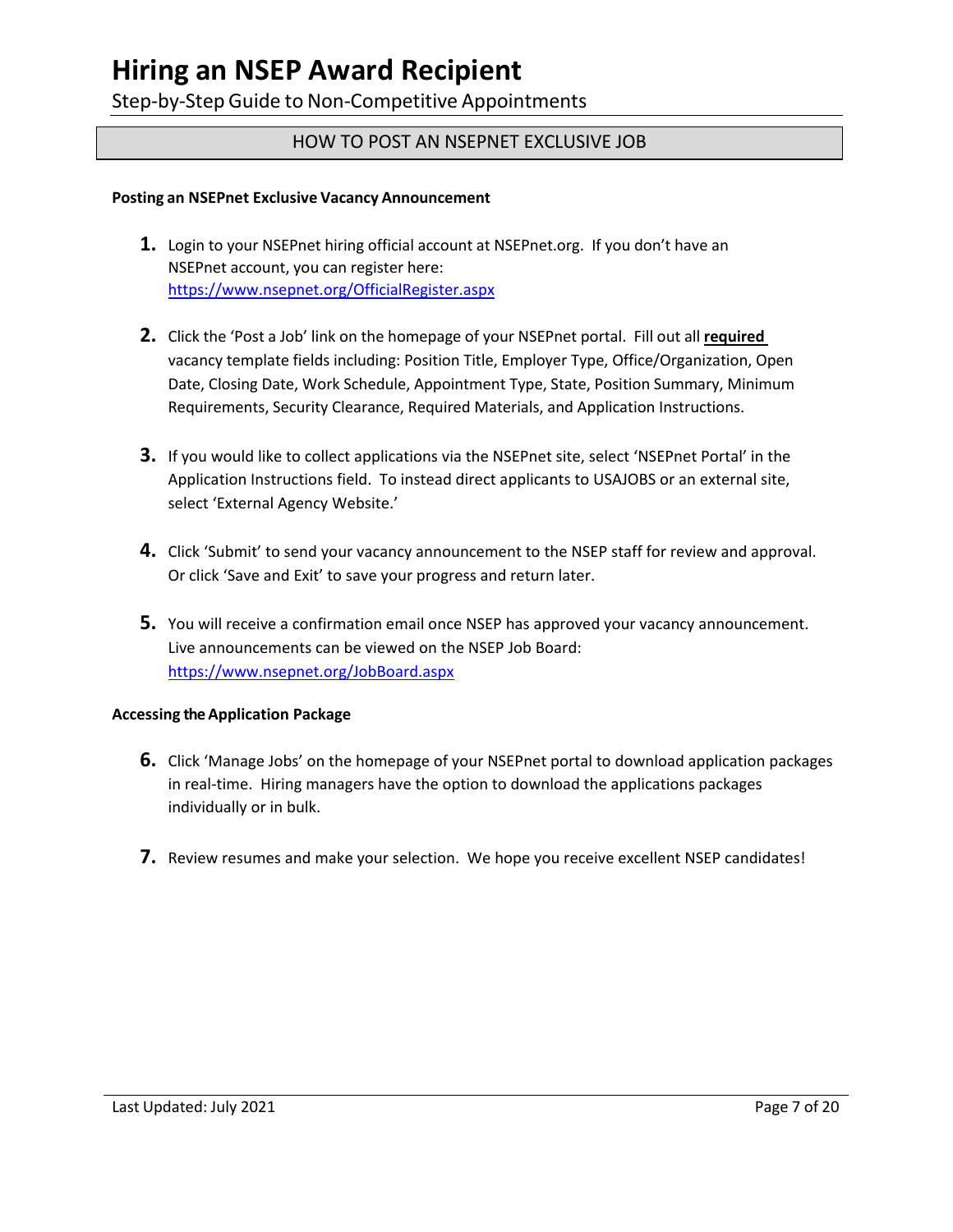# Standard Form 52, Request for Personnel Action (SF-52) **Template**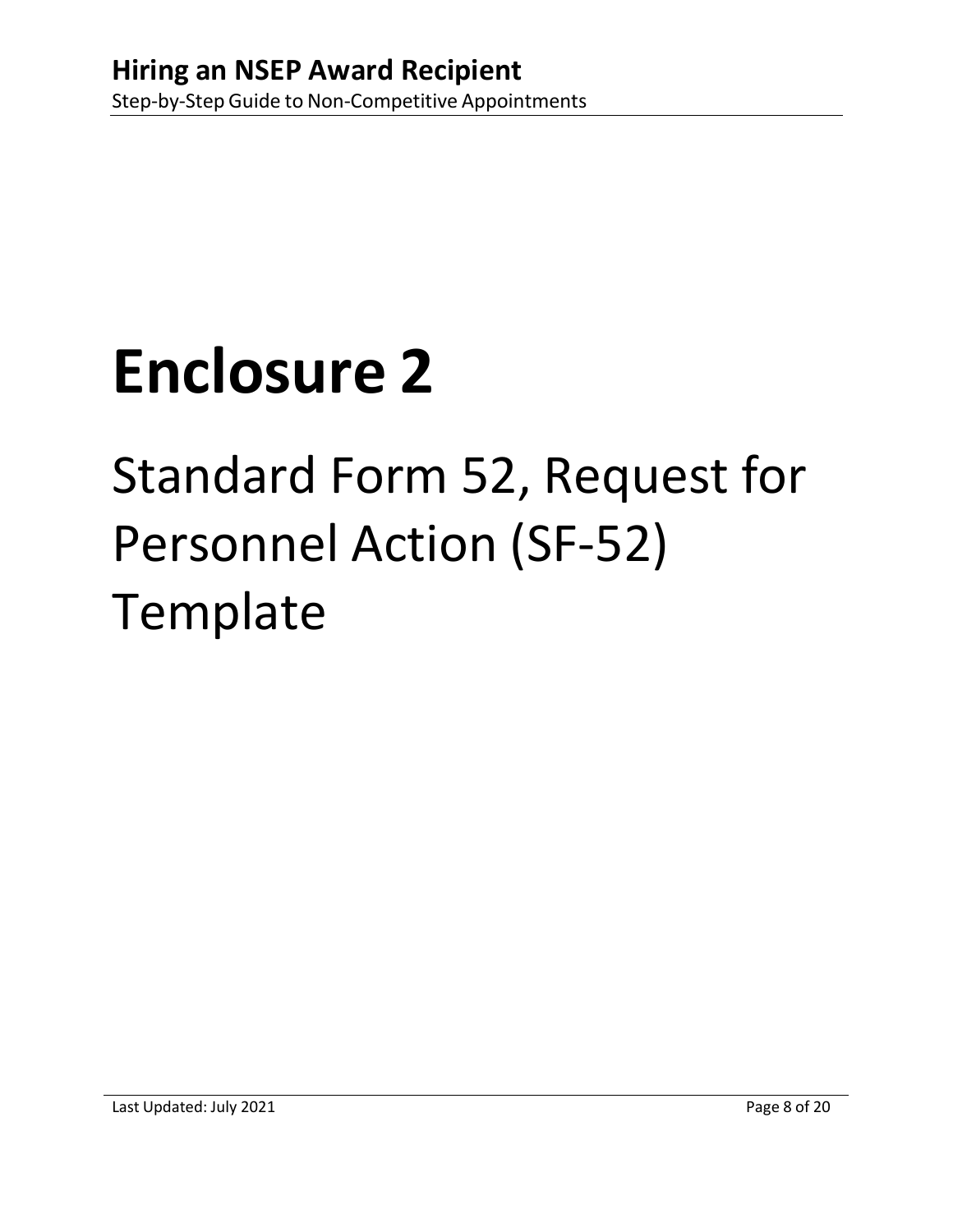## REQUEST FOR PERSONNEL ACTION

| PART A - Requesting Office (Also complete Part 8, Items 1, 7-22, 32, 33, 36, and 39.)                                                            |                          |                     |                              |                                 |                                                  |                                                                                             |                                                               |                                                  |                                                                              |                                                                    |                                       |
|--------------------------------------------------------------------------------------------------------------------------------------------------|--------------------------|---------------------|------------------------------|---------------------------------|--------------------------------------------------|---------------------------------------------------------------------------------------------|---------------------------------------------------------------|--------------------------------------------------|------------------------------------------------------------------------------|--------------------------------------------------------------------|---------------------------------------|
| 1. Actions Requested                                                                                                                             |                          |                     |                              |                                 |                                                  |                                                                                             |                                                               |                                                  |                                                                              |                                                                    | 2. Request Number                     |
| Hire; Excepted appointment w/ option to non-competitively convert in two years<br>3. For Additional Information Call (Name and Telephone Number) |                          |                     |                              |                                 |                                                  |                                                                                             |                                                               |                                                  |                                                                              |                                                                    | 4. Proposed Effective Date            |
| [ENTER DIRECT SUPERVISOR NAME AND PHONE NUMBER]                                                                                                  |                          |                     |                              |                                 |                                                  |                                                                                             |                                                               |                                                  |                                                                              |                                                                    |                                       |
| 5. Action Requested By (Typed Name, Title, Signature, and Request Date)                                                                          |                          |                     |                              |                                 |                                                  |                                                                                             |                                                               |                                                  | 6. Action Authorized by (Typed Name, Title, Signature, and Concurrence Date) |                                                                    |                                       |
| [ENTER REQUESTER NAME AND TITLE]                                                                                                                 |                          |                     |                              |                                 |                                                  |                                                                                             |                                                               |                                                  | [ENTER AUTHORIZER NAME AND TITLE]                                            |                                                                    |                                       |
|                                                                                                                                                  |                          |                     |                              |                                 |                                                  |                                                                                             |                                                               |                                                  |                                                                              |                                                                    |                                       |
| PART B - For Preparation of SF 50 (Use only codes in FPM Supplement 292-1. Show all dates in month-day-year order.)                              |                          |                     |                              |                                 |                                                  |                                                                                             |                                                               |                                                  |                                                                              |                                                                    |                                       |
| 1. Name (Last, First, Middle)                                                                                                                    |                          |                     |                              |                                 |                                                  |                                                                                             | 2. Social Security Number                                     |                                                  | 3. Date of Birth                                                             |                                                                    | 4. Effective Date                     |
| [ENTER NAME AND INFO FOR NEW EMPLOYEE]                                                                                                           |                          |                     |                              |                                 |                                                  |                                                                                             |                                                               |                                                  |                                                                              |                                                                    |                                       |
| <b>FIRST ACTION</b>                                                                                                                              |                          |                     |                              |                                 |                                                  | <b>SECOND ACTION</b>                                                                        |                                                               |                                                  |                                                                              |                                                                    |                                       |
| 5-A. Code 5-B. Nature of Action                                                                                                                  |                          |                     |                              |                                 |                                                  | 6-A. Code 6-B. Nature of Action                                                             |                                                               |                                                  |                                                                              |                                                                    |                                       |
| 170                                                                                                                                              | Excepted Appointment     |                     |                              |                                 |                                                  | 6-C. Code 6-D. Legal Authority                                                              |                                                               |                                                  |                                                                              |                                                                    |                                       |
| 5-C. Code 5-D. Legal Authority                                                                                                                   |                          |                     |                              |                                 |                                                  |                                                                                             |                                                               |                                                  |                                                                              |                                                                    |                                       |
| ZLM<br>5-E. Code 5-F. Legal Authority                                                                                                            | See Remarks Section      |                     |                              |                                 |                                                  | 6-E. Code 6-F. Legal Authority                                                              |                                                               |                                                  |                                                                              |                                                                    |                                       |
|                                                                                                                                                  |                          |                     |                              |                                 |                                                  |                                                                                             |                                                               |                                                  |                                                                              |                                                                    |                                       |
| 7. FROM: Position Title and Number                                                                                                               |                          |                     |                              |                                 |                                                  |                                                                                             |                                                               | 15. TO: Position Title and Number                |                                                                              |                                                                    |                                       |
|                                                                                                                                                  |                          |                     |                              |                                 |                                                  |                                                                                             |                                                               |                                                  |                                                                              |                                                                    |                                       |
|                                                                                                                                                  |                          |                     |                              |                                 |                                                  |                                                                                             |                                                               | [ENTER POSITION TITLE]                           |                                                                              | [ENTER POSITION NUMBER, EXAMPLE: JX05894]                          |                                       |
|                                                                                                                                                  |                          |                     |                              |                                 |                                                  |                                                                                             |                                                               |                                                  |                                                                              | [BELOW ENTER BLOCK 16-21 POSITION INFO]                            |                                       |
| 8. Pay Plan 9. Occ. Code 10. Grade or Level 11. Step or Rate 12. Total Salary                                                                    |                          |                     |                              |                                 | 13. Pay Basis                                    | 16. Pay                                                                                     | 17. Occ.                                                      |                                                  |                                                                              | 18. Grade or Level 19. Step or Rate 20. Total Salary/Award 21. Pay |                                       |
|                                                                                                                                                  |                          |                     |                              |                                 |                                                  | Plan                                                                                        | Code                                                          |                                                  |                                                                              |                                                                    | <b>Basis</b>                          |
| 12A. Basic Pay                                                                                                                                   | 12B. Locality Adj.       | 12C. Adj. Basic Pay |                              | 12D. Other Pay                  |                                                  | 20A. Basic Pay                                                                              |                                                               | 20B. Locality Adj.                               |                                                                              | 20C. Adj. Basic Pay                                                | 20D. Other Pay                        |
|                                                                                                                                                  |                          |                     |                              |                                 |                                                  |                                                                                             |                                                               |                                                  |                                                                              |                                                                    |                                       |
| 14. Name and Location of Position's Organization                                                                                                 |                          |                     |                              |                                 |                                                  |                                                                                             |                                                               | 22. Name and Location of Position's Organization |                                                                              |                                                                    |                                       |
|                                                                                                                                                  |                          |                     |                              |                                 |                                                  |                                                                                             |                                                               |                                                  |                                                                              | [ENTER NAME AND LOCATION OF POSITION]                              |                                       |
|                                                                                                                                                  |                          |                     |                              |                                 |                                                  | [FOR BLOCKS 23-51 (EXCEPT BLOCKS 24/34/49),<br>ENTER DATA ACCORDING TO IDIVIDUAL APPLICANT. |                                                               |                                                  |                                                                              |                                                                    |                                       |
|                                                                                                                                                  |                          |                     |                              |                                 |                                                  |                                                                                             |                                                               |                                                  |                                                                              | CONSULT WITH AGENCY HR SPECIALIST.]                                |                                       |
|                                                                                                                                                  |                          |                     |                              |                                 |                                                  |                                                                                             |                                                               |                                                  |                                                                              |                                                                    |                                       |
|                                                                                                                                                  |                          |                     |                              |                                 |                                                  |                                                                                             |                                                               |                                                  |                                                                              |                                                                    |                                       |
| <b>EMPLOYEE DATA</b><br>23. Veterans Preference                                                                                                  |                          |                     |                              |                                 |                                                  | 24. Ienure                                                                                  |                                                               |                                                  | 25. Agency Use                                                               |                                                                    | 26. Veterans Pref for RIF             |
| 1 - None<br>$2 - 5$ -Point                                                                                                                       | 3 - 10-Point/Disability  |                     | 5 - 10-Point/Other           |                                 |                                                  | 2 - Conditional<br>0 - None<br>1 - Permanent 3 - Indefinite                                 |                                                               |                                                  |                                                                              |                                                                    |                                       |
| 27. FEGLI                                                                                                                                        | 4 - 10-Point/Compensable |                     | 6 - 10-Point/Compensable/30% |                                 |                                                  | 0<br>28. Annuitant Indicator                                                                |                                                               |                                                  |                                                                              | <b>YES</b>                                                         | <b>NO</b><br>29. Pay Rate Determinant |
|                                                                                                                                                  |                          |                     |                              |                                 |                                                  |                                                                                             |                                                               |                                                  |                                                                              |                                                                    |                                       |
| 30. Retirement Plan                                                                                                                              |                          |                     |                              |                                 | 31. Service Comp. Date (Leave) 32. Work Schedule |                                                                                             |                                                               |                                                  |                                                                              |                                                                    | 33. Part-Time Hours Per               |
|                                                                                                                                                  |                          |                     |                              |                                 |                                                  |                                                                                             |                                                               |                                                  |                                                                              |                                                                    | <b>BIMEERIV</b><br>Pay Period         |
| POSITION DATA                                                                                                                                    |                          |                     |                              |                                 |                                                  |                                                                                             |                                                               |                                                  |                                                                              |                                                                    |                                       |
| 34. Position Occupied<br>1 - Competitive Service                                                                                                 | 3 - SES General          |                     |                              | 35. FLSA Category<br>E - Exempt |                                                  |                                                                                             | 36. Appropriation Code                                        |                                                  |                                                                              |                                                                    | 37. Bargaining Unit Status            |
| 2 - Excepted Service                                                                                                                             |                          | 4 - SES Career      |                              |                                 | N - Nonexempt                                    |                                                                                             |                                                               |                                                  |                                                                              |                                                                    |                                       |
| 38. Duty Station Code                                                                                                                            |                          |                     |                              |                                 |                                                  |                                                                                             | 39. Duty Station (City - County - State or Overseas Location) |                                                  |                                                                              |                                                                    |                                       |
|                                                                                                                                                  |                          |                     |                              |                                 |                                                  |                                                                                             |                                                               |                                                  |                                                                              |                                                                    |                                       |
| 40. Agency Data                                                                                                                                  | 41.                      |                     | 42.                          |                                 | 43.                                              |                                                                                             | 44.                                                           |                                                  |                                                                              |                                                                    |                                       |
|                                                                                                                                                  |                          |                     |                              |                                 |                                                  |                                                                                             |                                                               |                                                  |                                                                              |                                                                    |                                       |
| 45. Educational Level                                                                                                                            | 46. Year Degree Attained |                     |                              |                                 | 47. Academic Discipline 48. Functional Class     |                                                                                             | 49. Citizenship                                               |                                                  | 50. Veterans Status                                                          |                                                                    | 51. Supervisory Status                |
|                                                                                                                                                  |                          |                     |                              |                                 |                                                  |                                                                                             | 1                                                             | 1 - USA 8 - Other                                |                                                                              |                                                                    |                                       |
| PART C - Reviews and Approvals (Not to be used by requesting office.)                                                                            |                          |                     |                              |                                 |                                                  |                                                                                             |                                                               |                                                  |                                                                              |                                                                    |                                       |
| 1. Office/Function                                                                                                                               |                          | Initials/Signature  |                              |                                 | Date                                             |                                                                                             | Office/Function                                               |                                                  | Initials/Signature                                                           |                                                                    | Date                                  |
| А.                                                                                                                                               |                          |                     |                              |                                 |                                                  | D.                                                                                          |                                                               |                                                  |                                                                              |                                                                    |                                       |
|                                                                                                                                                  |                          |                     |                              |                                 |                                                  |                                                                                             |                                                               |                                                  |                                                                              |                                                                    |                                       |
| В.                                                                                                                                               |                          |                     |                              |                                 |                                                  | Е.                                                                                          |                                                               |                                                  |                                                                              |                                                                    |                                       |
|                                                                                                                                                  |                          |                     |                              |                                 |                                                  |                                                                                             |                                                               |                                                  |                                                                              |                                                                    |                                       |
| C.                                                                                                                                               |                          |                     |                              |                                 |                                                  | F.                                                                                          |                                                               |                                                  |                                                                              |                                                                    |                                       |
| 2. Approval: I certify that the information entered on this form is accurate and that the                                                        |                          |                     |                              |                                 |                                                  | Signature                                                                                   |                                                               |                                                  |                                                                              |                                                                    | Approval Date                         |
| proposed action is in compliance with statutory and regulatory requirements.                                                                     |                          |                     |                              |                                 |                                                  |                                                                                             |                                                               |                                                  |                                                                              |                                                                    |                                       |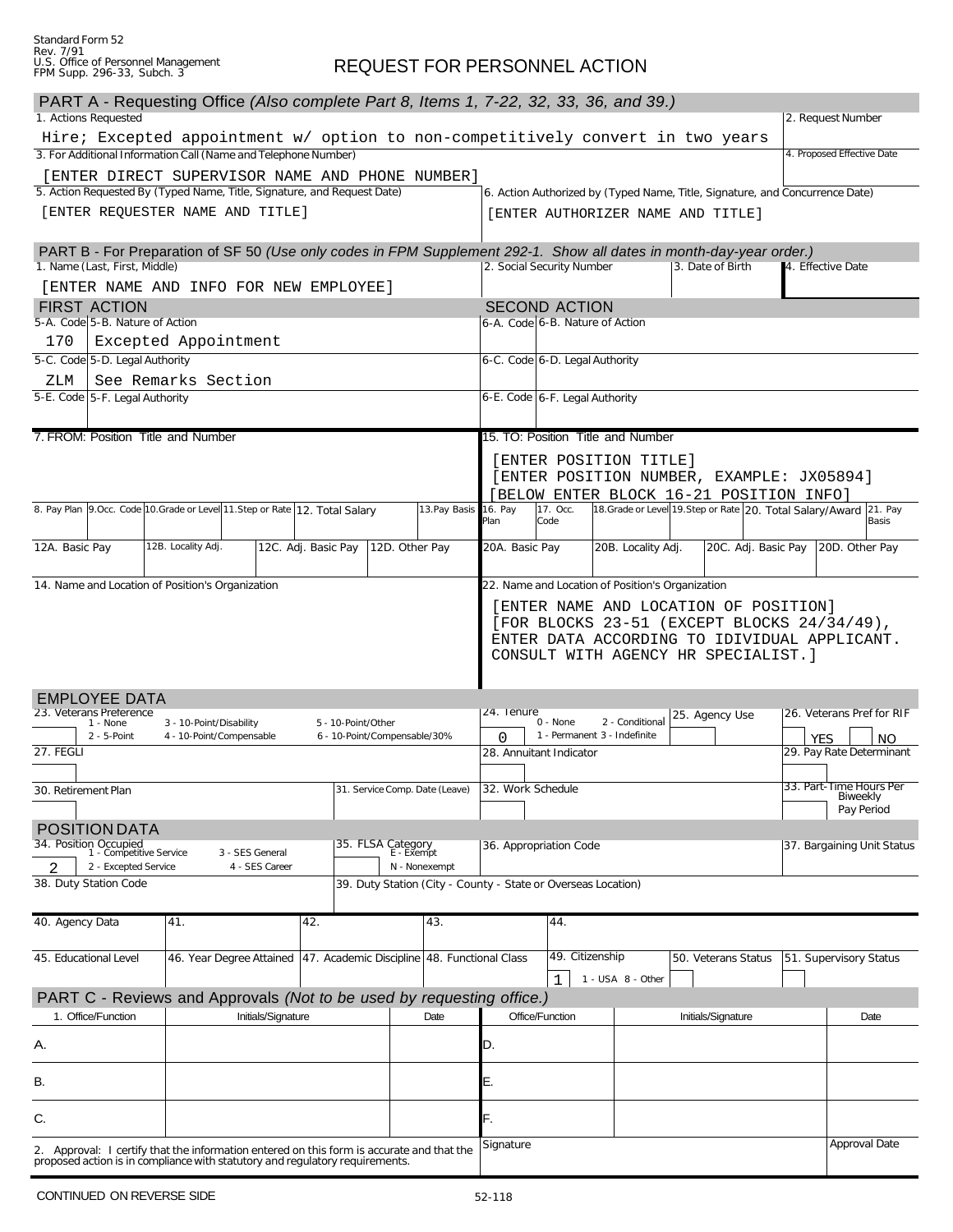#### **PART D - Remarks by Requesting Office**

(Note to Supervisors: Do you know of additional or conflicting reasons for the employee's resignation/retirement? Do you know of additional or conflicting reasons for the employee's resignation/retirement?<br>If "YES", please state these facts on a separate sheet and attach to SF 52.)

Hiring Authority: Section 802 (k) of the David L. Boren National Security Education Act of 1991 (50 U.S.C. 1902)

This action is requested to appoint [EMPLOYEE NAME] to an excepted service appointment with non-competitive conversion eligibility to the competitive service. This authority is specified in Section 802 of the David L. Boren National Security Education Act of 1991 (50 U.S.C. 1902 (k)) as amended by section 1101 of Public Law 111-84 National Defense Authorization Act Fiscal Year 2010 (NDAA 2010) and section 956 of H.R. 4310-268 National Defense Authorization Act Fiscal Year 2013 (NDAA FY 2013).

#### PART E - Employee Resignation/Retirement

#### Privacy Act Statement

You are requested to furnish a specific reason for your resignation or retirement and a forwarding address. Your reason may be considered in any future decision regarding your re-employment in the Federal service and may also be used to determine your eligibility for unemployment compensation benefits. Your forwarding address will be used primarily to mail you copies of any documents you should have or any pay or compensation to which you are entitled.

This information is requested under authority of sections 301, 3301, and 8506 of title 5, U.S. Code. Sections 301 and 3301 authorize OPM

and agencies to issue regulations with regard to employment individuals in the Federal service and their records, while section 8506 requires agencies to furnish the specific reason for termination of Federal service to the Secretary of Labor or a State agency in connection with administration of unemployment compensation programs.

The furnishing of this information is voluntary; however, failure to provide it may result in your not receiving: (1) your copies of those documents you should have; (2) pay or other compensation due you; and (3) any unemployment compensation benefits to which you may be entitled.

1. Reasons for Resignation/Retirement (NOTE: Your reasons are used in determining possible unemployment benefits. Please be specific and avoid generalizations. Your resignation/retirement is effective at the end ofthe day - midnight - unless you specify otherwise.)

| 2. Effective Date 3. Your Signature                                                                                                                                          | [4. Date Signed   5. Forwarding Address (Number, Street, City, State, ZIP Code) |
|------------------------------------------------------------------------------------------------------------------------------------------------------------------------------|---------------------------------------------------------------------------------|
|                                                                                                                                                                              |                                                                                 |
|                                                                                                                                                                              |                                                                                 |
|                                                                                                                                                                              |                                                                                 |
| $\mathsf{D}\Lambda\mathsf{D}\mathsf{T}\mathsf{F}$ $\mathsf{D}\mathsf{S}\mathsf{m}\mathsf{S}\mathsf{m}$ $\mathsf{L}\mathsf{S}\mathsf{L}\mathsf{S}\mathsf{F}\mathsf{F}\Lambda$ |                                                                                 |

#### PART  $F -$  Remarks for SF 50

[ENTER ANY REMARKS ABOUT PROMOTION POTENTIAL HERE EXAMPLE: Career ladder with promotion potential to GS-301-11, PD # JX05698.]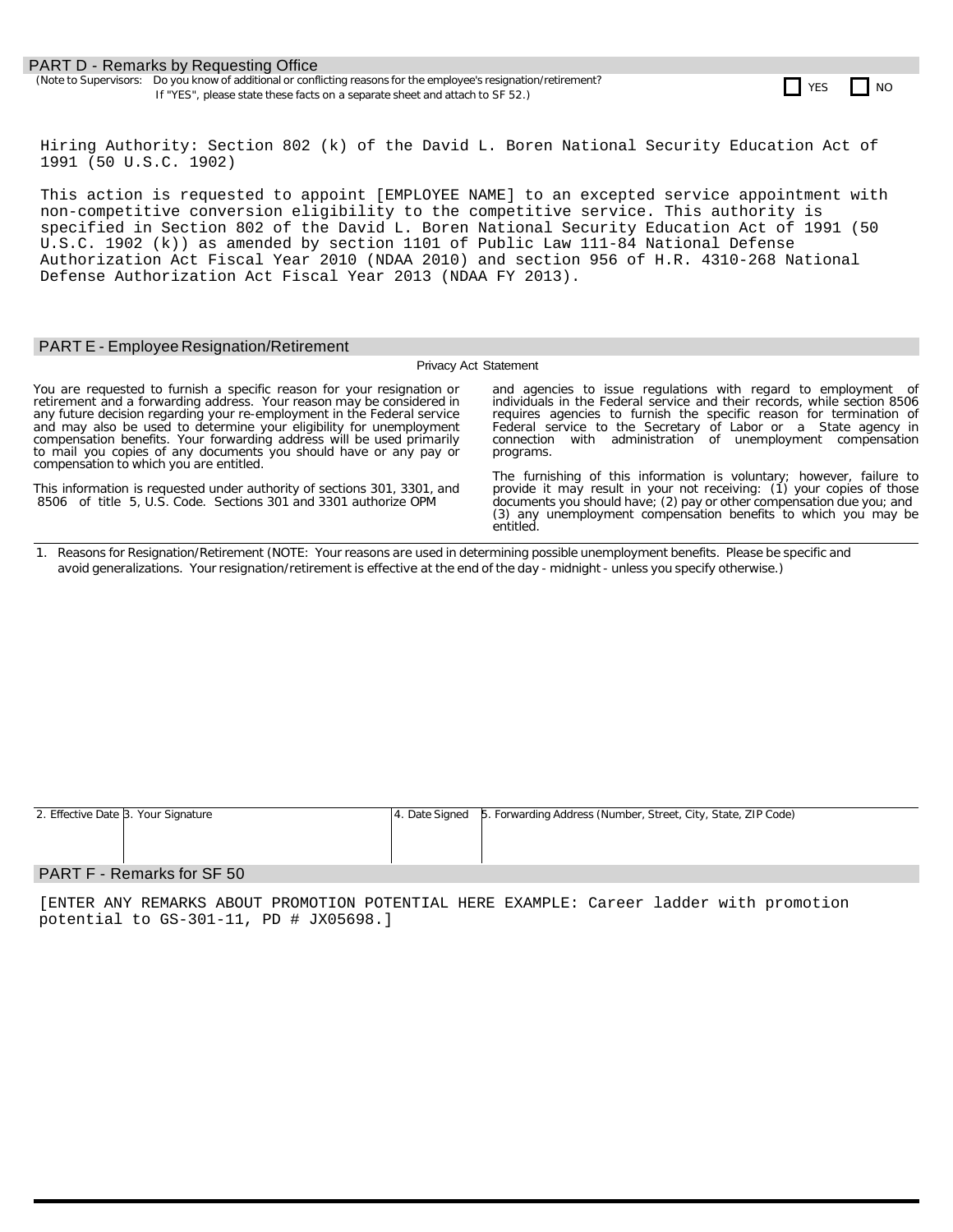## Personnel Action Event Timeline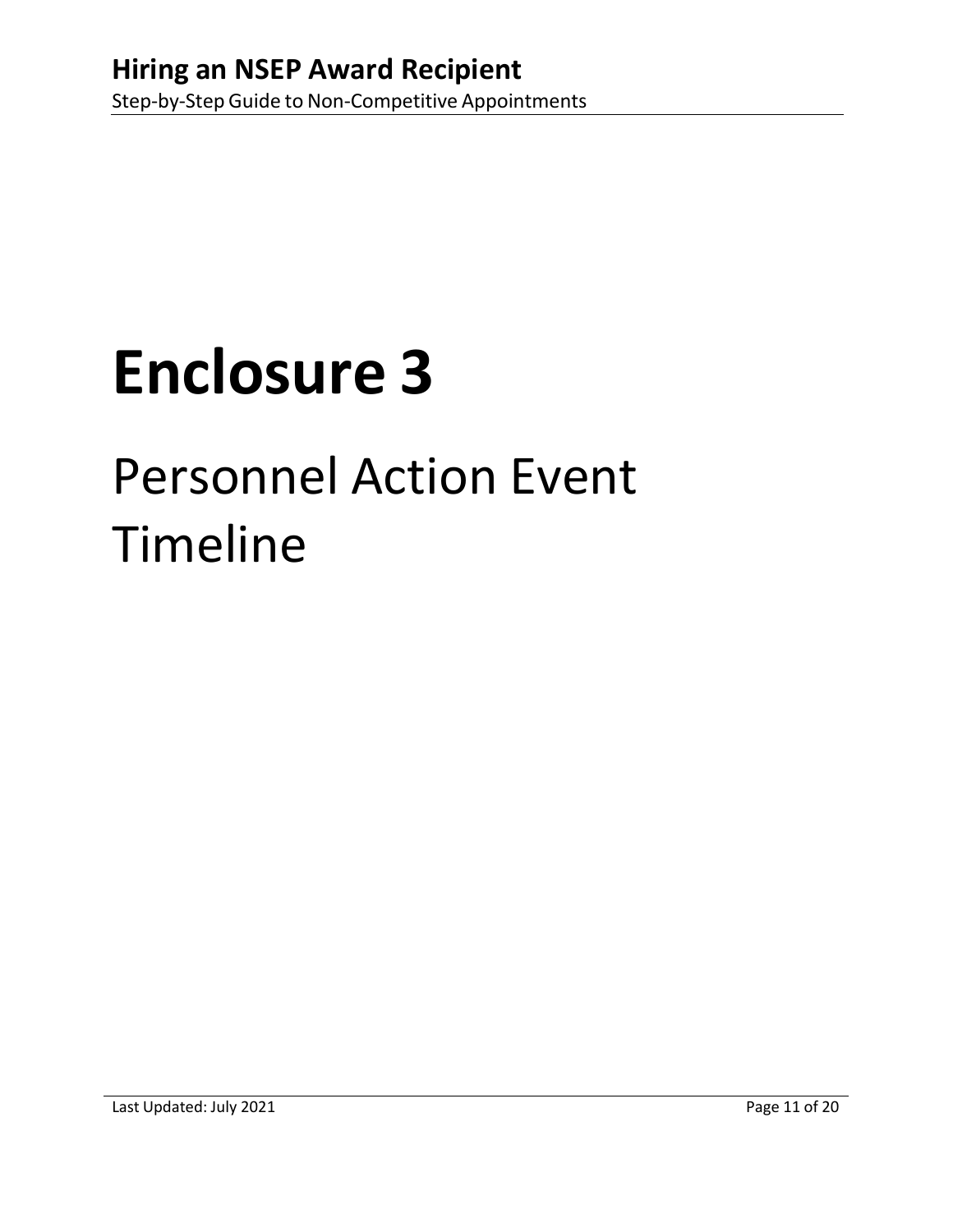## **Hiring a Boren Scholar or Fellow**

Personnel Action Event Timeline

| Action                                                         | <b>Time Elapsed</b><br>Since Employee<br><b>Start Date</b> | <b>Time Elapsed</b><br>Since Last<br>Action     | SF-52 Tenure<br><b>Status</b> | Nature of Action<br>Code (Chapter #,<br>Rule #) | <b>Authority Code</b>            | Authority<br>Citation                                                                                               |
|----------------------------------------------------------------|------------------------------------------------------------|-------------------------------------------------|-------------------------------|-------------------------------------------------|----------------------------------|---------------------------------------------------------------------------------------------------------------------|
| Non-competitive<br>appointment to the<br>excepted service      | N/A (This is the<br>initial hiring<br>action)              | $N/A$ (This is<br>the initial<br>hiring action) | None (0)                      | 170 (Chapter 11,<br><b>Rule 52)</b>             | ZLM (Chapter 11,<br>Rule $52)^1$ | Sec 802(k)<br>David Boren NS<br>Act [50 USC<br>1902(K)]; Sec<br>956, PL 112-239<br>(NDAA '13) dtd<br>$01 - 02 - 13$ |
| Non-competitive<br>conversion to career-<br>conditional status | 2 years                                                    | 2 years                                         | Conditional (2)               | 501 (Chapter 9,<br><b>Rule 72)</b>              | ZLM (Chapter 9,<br>Rule $72)^2$  | Sec 802(k)<br>David Boren NS<br>Act [50 USC<br>1902(K)]; Sec<br>956, PL 112-239<br>(NDAA '13) dtd<br>$01 - 02 - 13$ |
| Non-competitive<br>conversion to career<br>status              | 3 years                                                    | 1 year                                          | Permanent (1)                 | 880 (Chapter 26,<br>Rule 1)                     | KMM (Chapter<br>26, Rule $1^3$   | Reg. 315.202;<br>Completed<br>service<br>requirement<br>for career<br>tenure from<br>(date) to (date).              |

<sup>&</sup>lt;sup>1</sup> The Guide to Processing Personnel Actions. (2015). Chapter 11. Page 17. Retrieved from Office of Personal Management website[: https://www.opm.gov/policy-](http://www.opm.gov/policy)data-oversight/data-analysis-documentation/personneldocumentation/processing-personnel-actions/gppa11.pdf

<sup>&</sup>lt;sup>2</sup> The Guide to Processing Personnel Actions. (2015). Chapter 9. Page 40. Retrieved from Office of Personal Management website: [https://www.opm.gov/policy-](http://www.opm.gov/policy)data-oversight/data-analysis-documentation/personneldocumentation/processing-personnel-actions/gppa09.pdf

<sup>&</sup>lt;sup>3</sup>The Guide to Processing Personnel Actions. (2015). Chapter 26. Page 7. Retrieved from Office of Personal Management website: [https://www.opm.gov/policy-](http://www.opm.gov/policy)data-oversight/data-analysis-documentation/personneldocumentation/processing-personnel-actions/gppa26.pdf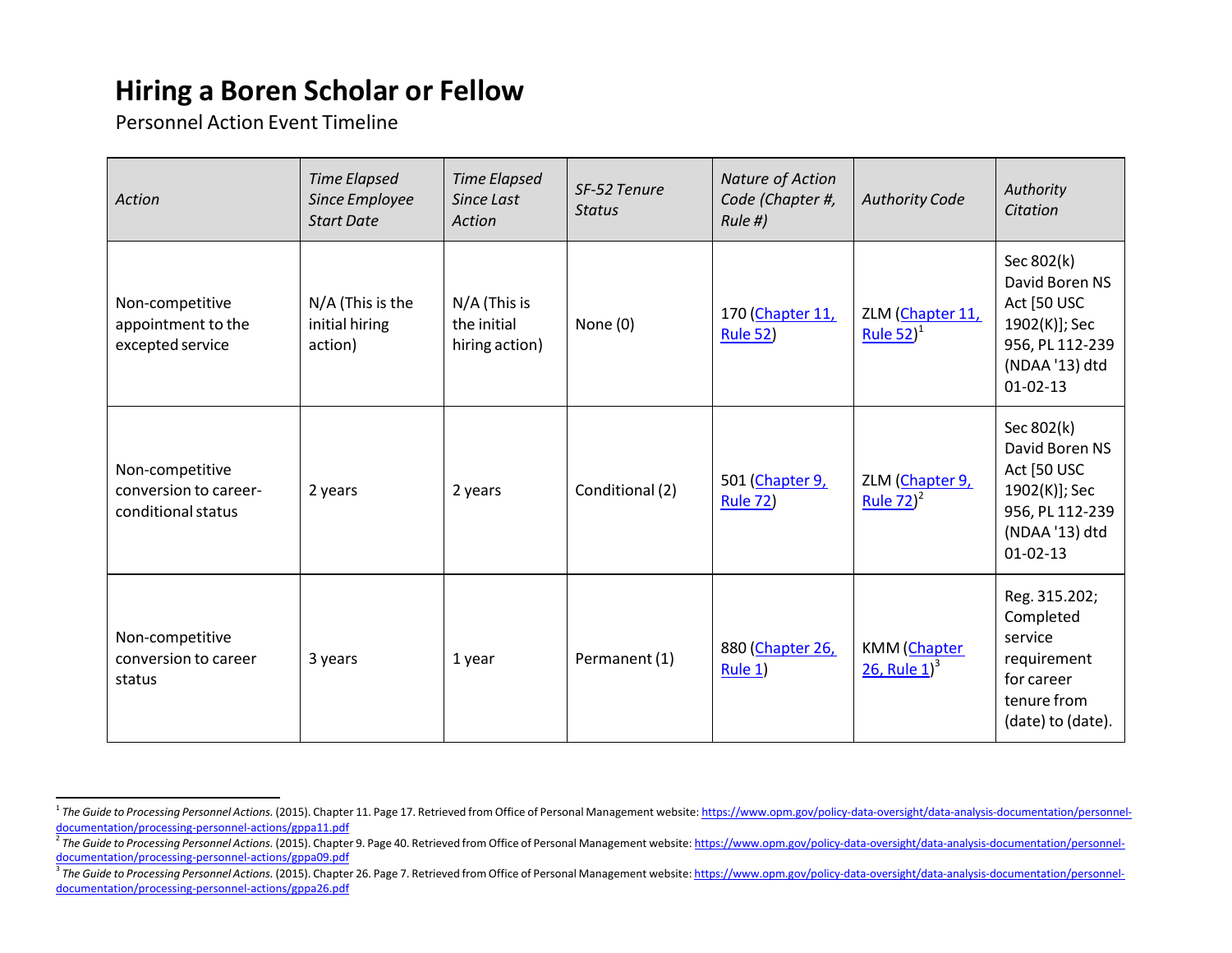# David L. Boren National Security Education Act of 1991, 50 U.S.C. § 1902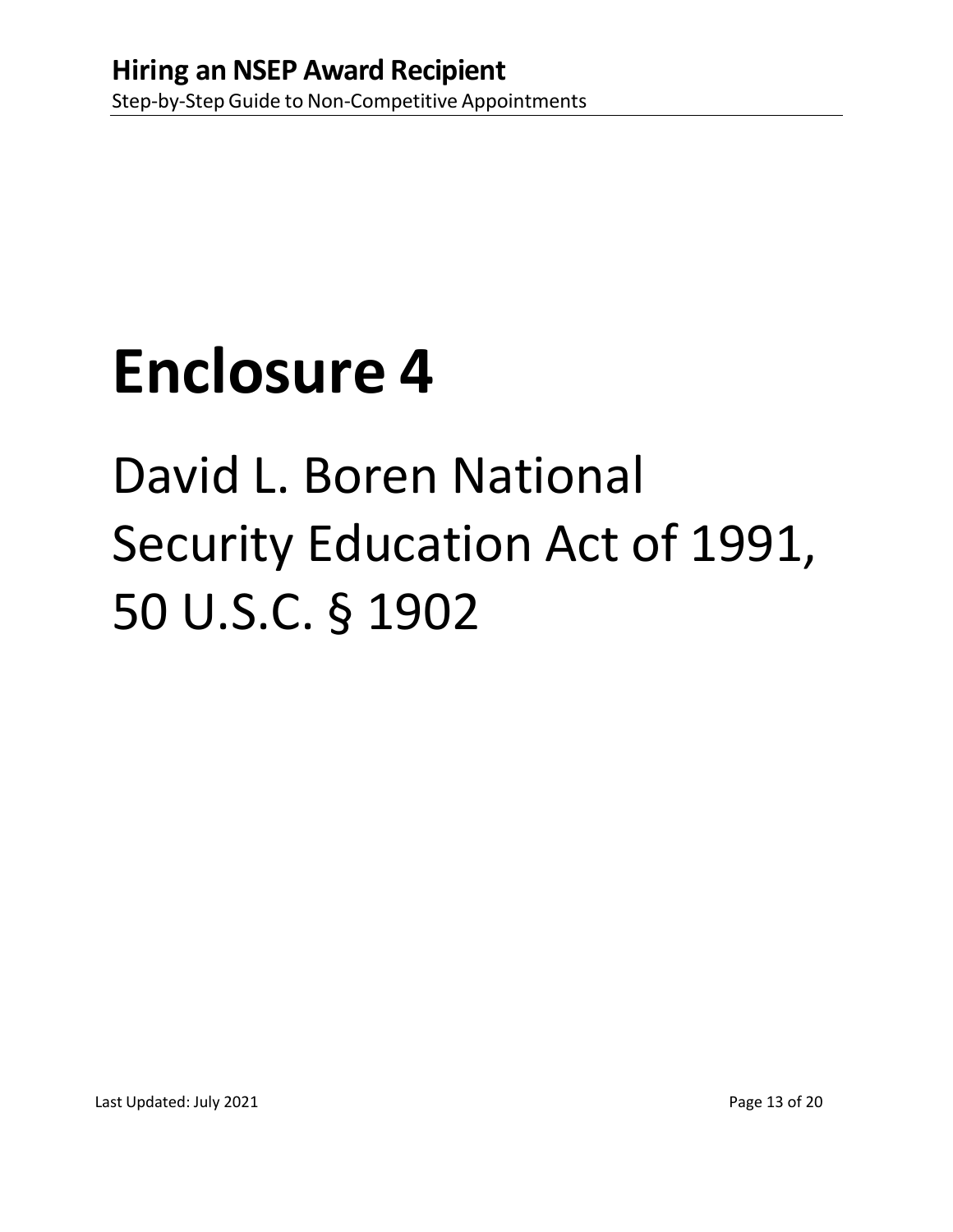Step-by-Step Guide to Non-Competitive Appointments

## **David L. Boren National Security Education Act of 1991**

Chapter 50 of the U.S. Code of Federal Regulations (§ 1902)

Full text of 50 U.S.C. § 1902 is available at the official House of Representatives website: [http://uscode.house.gov/view.xhtml?req=granuleid:USC-prelim-title50](http://uscode.house.gov/view.xhtml?req=granuleid%3AUSC-prelim-title50-section1902&num=0&edition=prelim) [section1902&num=0&edition=prelim](http://uscode.house.gov/view.xhtml?req=granuleid%3AUSC-prelim-title50-section1902&num=0&edition=prelim)

Section (k) Employment of program participants

(1) Appointment authority

The Secretary of Defense, the Secretary of Homeland Security, the Secretary of State, or the head of a Federal agency or office identified by the Secretary of Defense under subsection (g) as having national security responsibilities-

(A) may, without regard to any provision of title 5, governing appointments in the competitive service, appoint an eligible program participant-

(i) to a position in the excepted service that is certified by the Secretary of Defense under clause (i) of subsection  $(b)(2)(A)$  as contributing to the national security of the United States; or

(ii) subject to clause (ii) of such subsection, to a position in the excepted service in such Federal agency or office identified by the Secretary; and

(B) may, upon satisfactory completion of two years of substantially continuous service by an incumbent who was appointed to an excepted service position under the authority of subparagraph (A), convert the appointment of such individual, without competition, to a career or career-conditional appointment.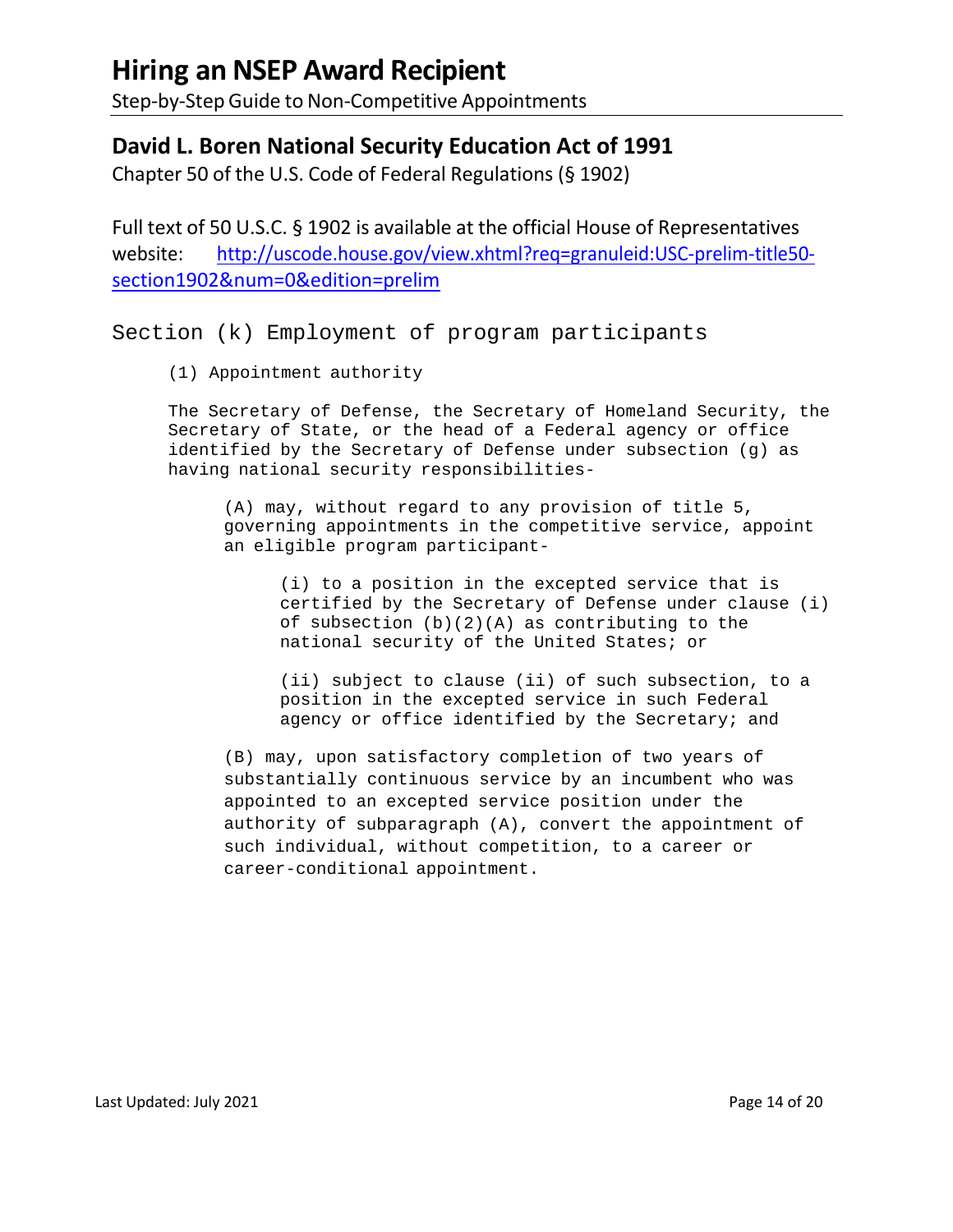# List of Federal Agencies with National Security Responsibilities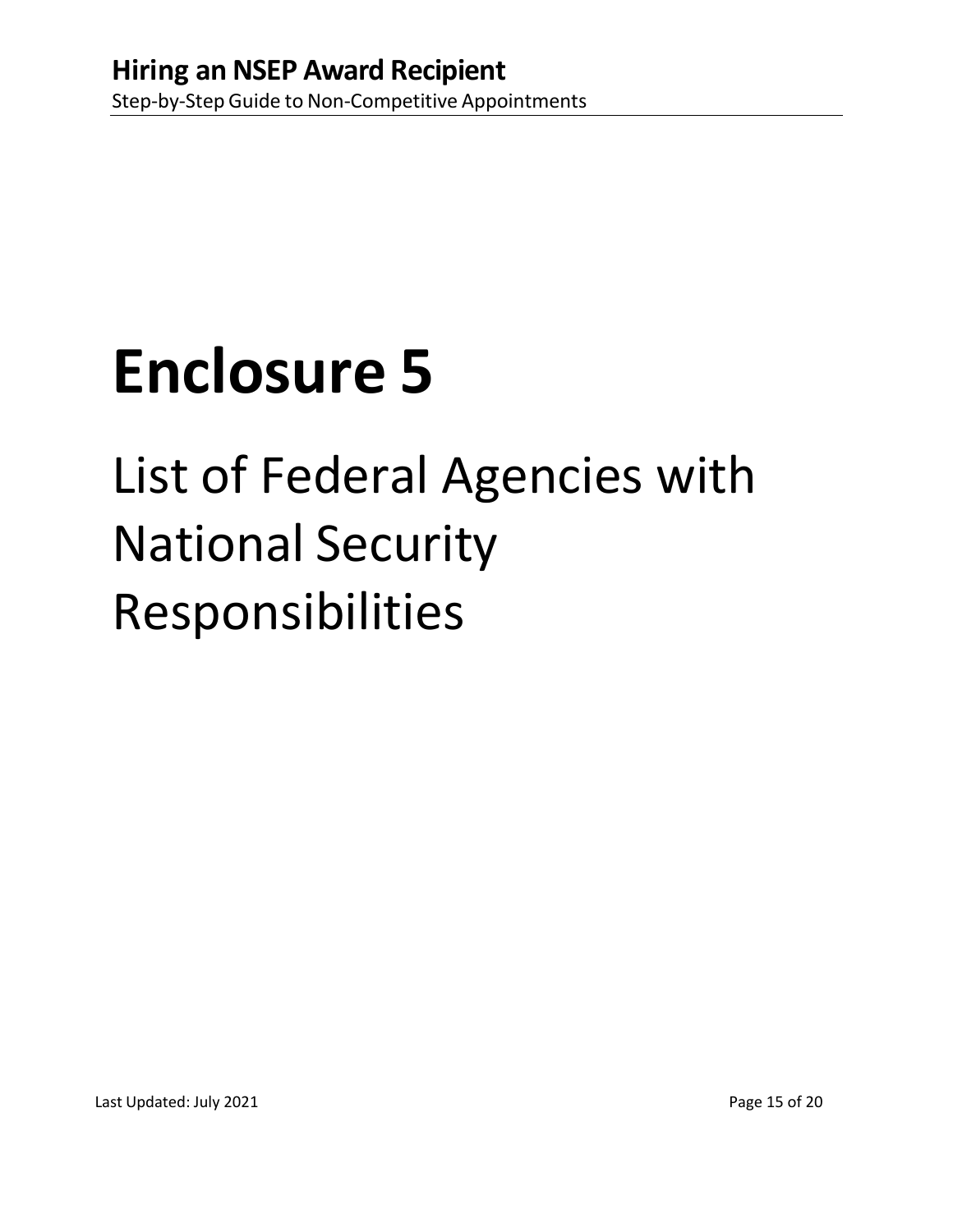## Step-by-Step Guide to Non-Competitive Appointments

Below, you will find the list of federal agencies and offices that have national security responsibilities, as determined by the National Security Education Board. This list is available at Appendix E of the National Security Education Program Annual Report. You can find the latest release of the report at this link:

### <http://nsep.gov/content/reports-and-publications>

## **List of Federal Agencies with National Security Responsibilities**

Department of Defense

• All departments, agencies, commands, and activities

### Department of State

- All departments and offices including the following:
	- o Bureau of Intelligence and Research
	- o Foreign embassies
	- o National Foreign Affairs Training
	- o Regional and functional bureaus
	- o U.S. Agency for International Development

### Department of Homeland Security

• All agencies and offices

### IntelligenceCommunity

• All agencies and offices

Department of Veterans Affairs

• All agencies and offices

Department of Transportation

• All agencies and offices

### Department of Commerce

- Bureau of Industry and Security
- International Trade Administration

### Department of Energy

- National Nuclear and Security Administration
- Office of Nuclear Energy, Science and Technology
- Office of Policy and International Affairs
- National laboratories

### Department of Health and Human Services

• Centers for Disease Control and Prevention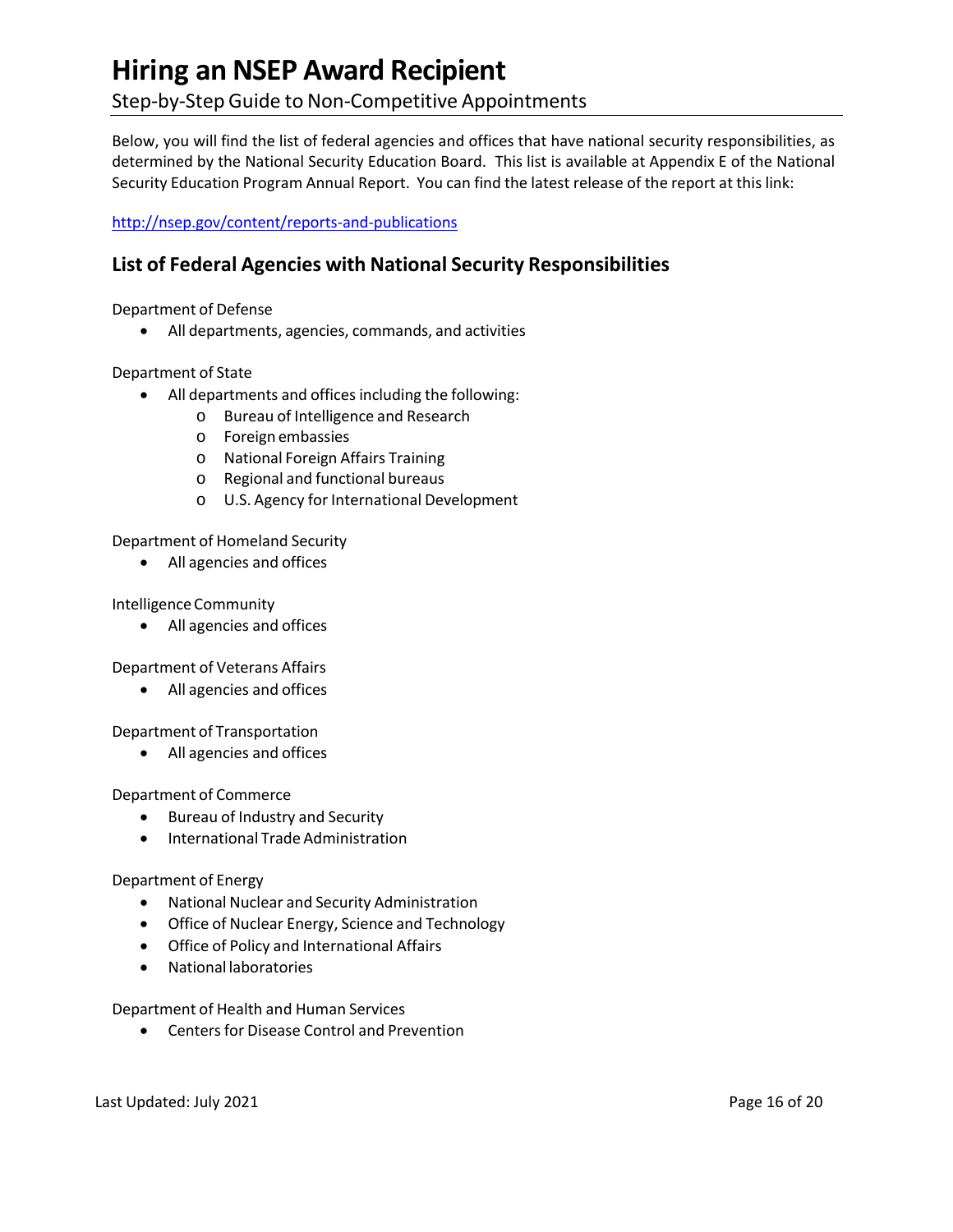Step-by-Step Guide to Non-Competitive Appointments

## **List of Federal Agencies with National Security Responsibilities (Cont'd)**

Department of Justice

- Criminal Division
- Drug Enforcement Administration
- Federal Bureau of Investigation
- National Drug Intelligence Center
- National Virtual Translation Center

Department of Labor

• Bureau of International Labor Affairs

Department of the Treasury

- Office of Foreign Assets Control
- Office of International Affairs

IndependentAgencies

- Environmental Protection Agency
- Export-Import Bank of the U.S.
- MillenniumChallenge Corporation
- National Aeronautics and Space Administration
- National Background Investigations Bureau
- National Labor Relations Board
- Overseas Private Investment Corporation
- Peace Corps
- United States International Trade Commission

Executive Office of the President

- National Security Council Staff
- Office of Management and Budget-National Security and International Affairs Division
- Office of National Drug Control Policy
- Office of Science and Technology Policy
- Office of the U.S. Trade Representative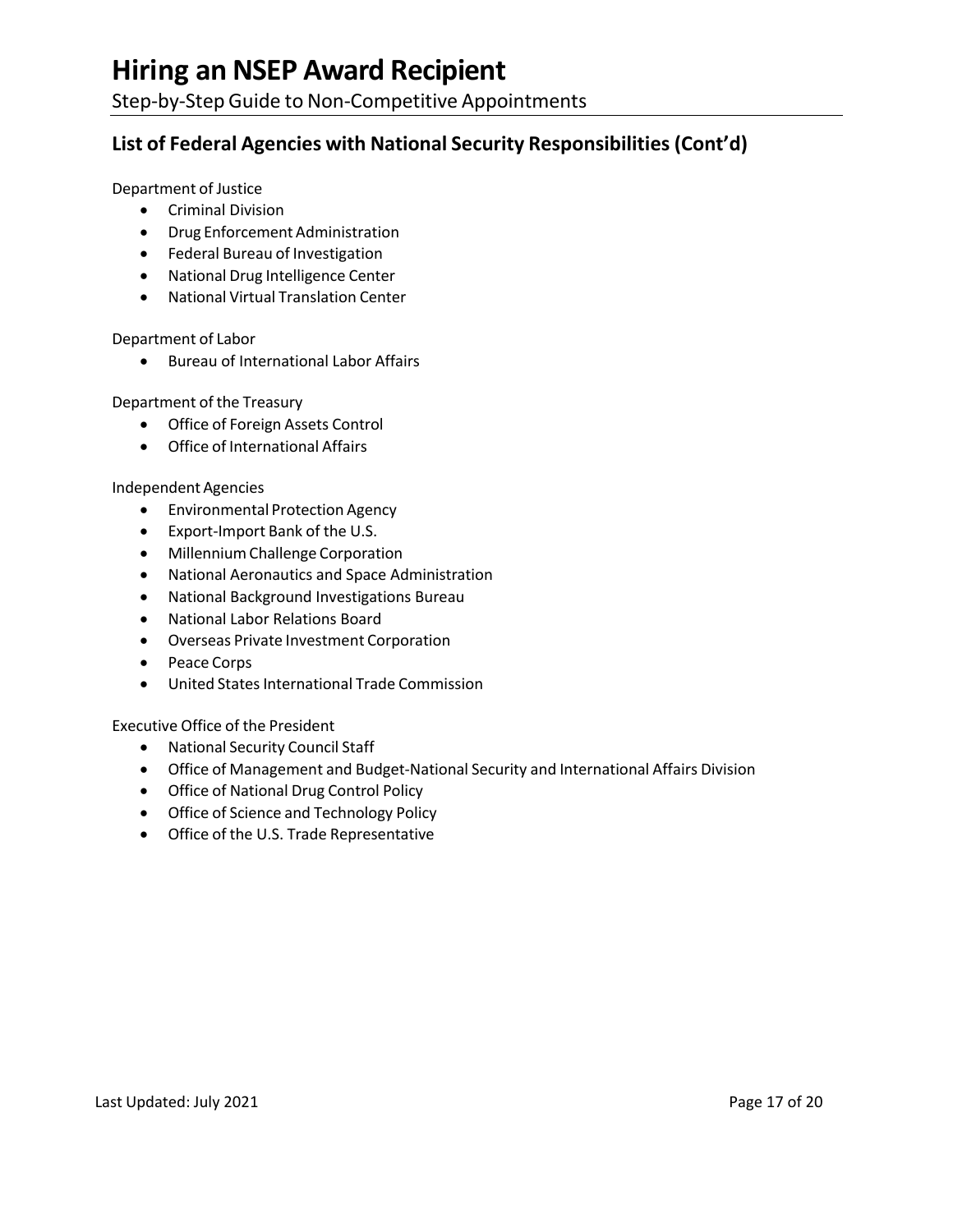Step-by-Step Guide to Non-Competitive Appointments

## **List of Federal Agencies with National Security Responsibilities (Cont'd)**

United States Congress

- Congressional Budget Office: Defense and International Affairs
- Congressional Research Service
- CongressionalCommittees
	- o Senate
		- **Appropriations**
		- Armed Services
		- **E** Commerce, Science, and Transportation
		- **Energy and Natural Resources**
		- **Finance**
		- **Foreign Relations**
		- **Homeland Security and Governmental Affairs**
		- **Judiciary**
		- **Select Committee on Intelligence**
	- o House of Representatives
		- **-** Appropriations
		- **Banking and Financial Services**
		- **Budget**
		- **•** Commerce
		- **Foreign Affairs**
		- **National Security**
		- **Resources**
		- **Science**
		- **Transportation and Infrastructure**
		- Ways and Means
		- **Permanent Select Committee on Intelligence**
		- **Select Committee on Homeland Security**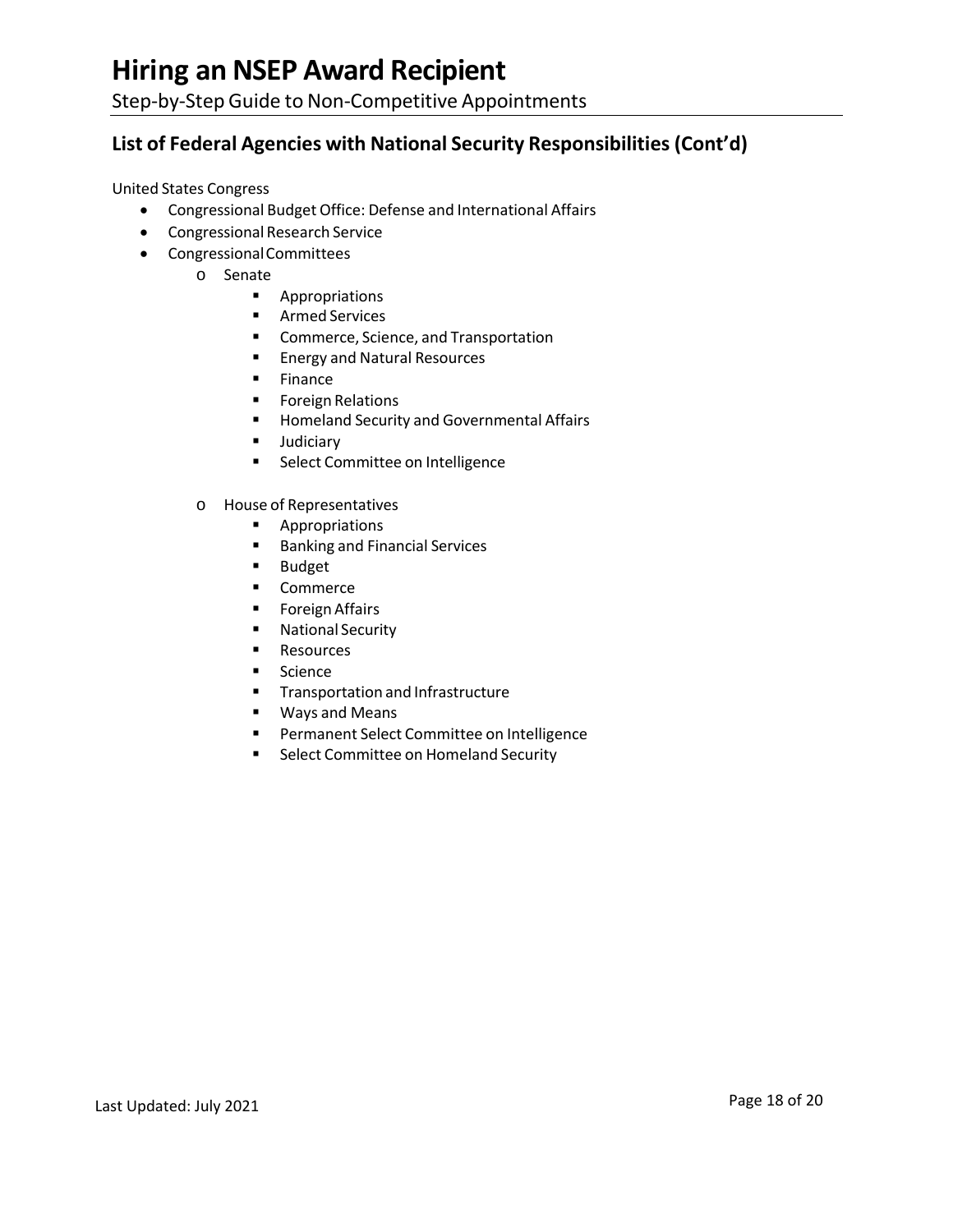## Frequently Asked Questions